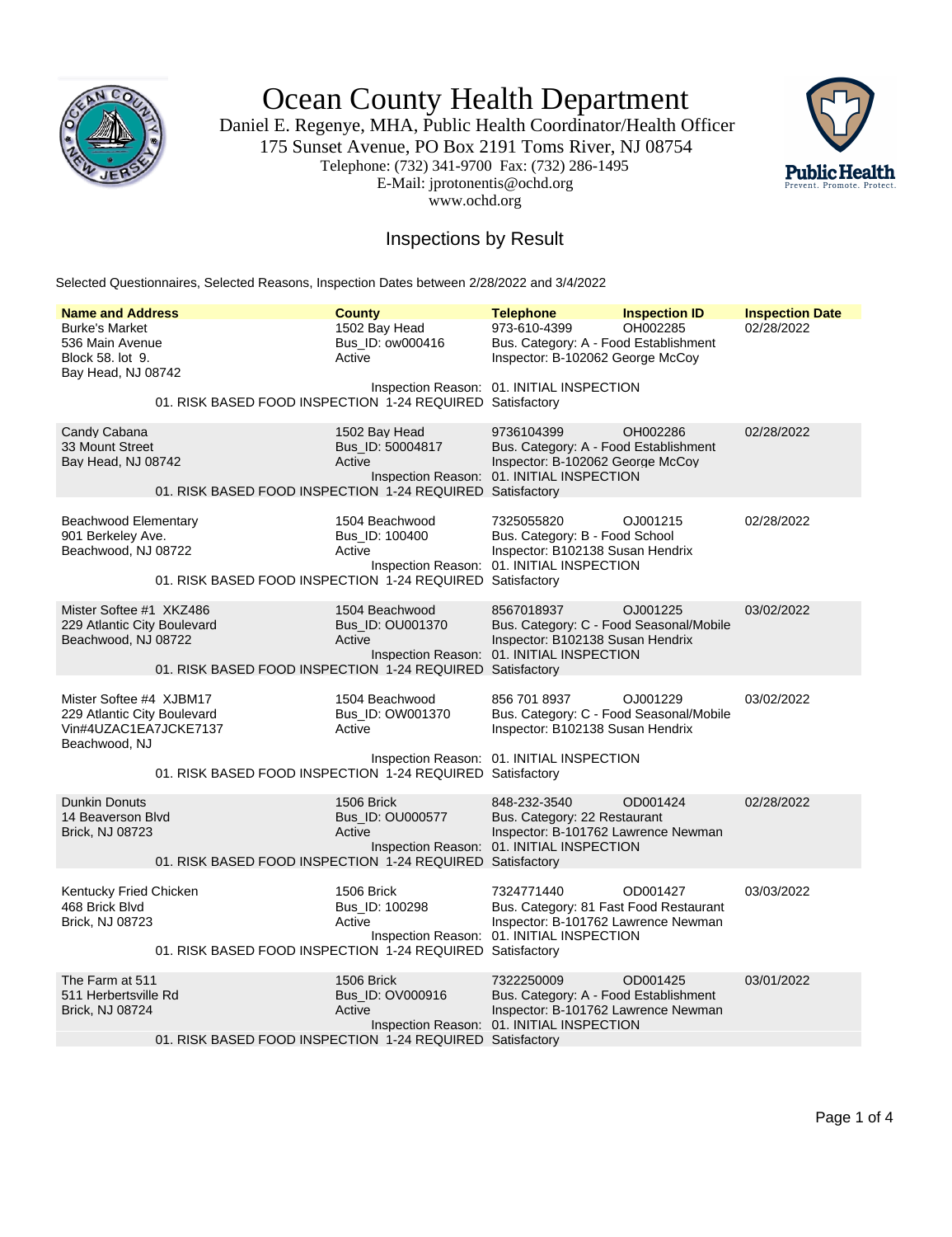## Inspections by Result

| <b>Name and Address</b>                                                              | <b>County</b>                                                                                              | <b>Telephone</b>                                                                                                                                         | <b>Inspection ID</b> | <b>Inspection Date</b> |
|--------------------------------------------------------------------------------------|------------------------------------------------------------------------------------------------------------|----------------------------------------------------------------------------------------------------------------------------------------------------------|----------------------|------------------------|
| Fortune Buffet & Grill<br>1311 Rt 37 West<br>Toms River, NJ 08755                    | 1507 Toms River<br>Bus ID: 103501<br>Active                                                                | 7325058383<br>Bus. Category: 22 Restaurant<br>Inspector: B-101909 Dwight Gerdes<br>Inspection Reason: 01. INITIAL INSPECTION                             | OG002252             | 03/01/2022             |
|                                                                                      | 01. RISK BASED FOOD INSPECTION 1-24 REQUIRED Satisfactory                                                  |                                                                                                                                                          |                      |                        |
| McDonalds #10871<br>371 Route 37 East<br>Toms River, NJ 08753                        | 1507 Toms River<br>Bus_ID: OU002087<br>Active<br>01. RISK BASED FOOD INSPECTION 1-24 REQUIRED Satisfactory | 732-341-0099<br>Bus. Category: A - Food Establishment<br>Inspector: B-101909 Dwight Gerdes<br>Inspection Reason: 01. INITIAL INSPECTION                  | OG002255             | 03/03/2022             |
| <b>Palms Restaurant</b><br>290 Route 37 East<br>Toms River, NJ 08753                 | 1507 Toms River<br>Bus_ID: 99960<br>Active<br>01. RISK BASED FOOD INSPECTION 1-24 REQUIRED                 | 732-244-4000<br>Bus. Category: 22 Restaurant<br>Inspector: B-101909 Dwight Gerdes<br>Inspection Reason: 01. INITIAL INSPECTION<br>Satisfactory           | OG002259             | 03/04/2022             |
| Rose Garden Nursing & Rehab Center<br>1579 Old Freehold Road<br>Toms River, NJ 08755 | 1507 Toms River<br>Bus_ID: 103193<br>Active<br>01. RISK BASED FOOD INSPECTION 1-24 REQUIRED Satisfactory   | 732-505-4477<br>Bus. Category: A - Food Establishment<br>Inspector: B-101909 Dwight Gerdes<br>Inspection Reason: 01. INITIAL INSPECTION                  | OG002251             | 03/01/2022             |
| Super Buy Rite<br>2360 Route 9<br>Toms River, NJ 08755                               | 1507 Toms River<br>Bus ID: 104750<br>Active<br>01. RISK BASED FOOD INSPECTION 1-24 REQUIRED Satisfactory   | 732-942-3400<br>Bus. Category: A - Food Establishment<br>Inspector: B-101909 Dwight Gerdes<br>Inspection Reason: 01. INITIAL INSPECTION                  | OG002258             | 03/04/2022             |
| Super Stop & Shop #808<br>2360 Lakewood Road<br>Toms River, NJ 08755                 | 1507 Toms River<br>Bus_ID: 102065<br>Active<br>01. RISK BASED FOOD INSPECTION 1-24 REQUIRED Satisfactory   | 732-942-9860<br>Bus. Category: A - Food Establishment<br>Inspector: B-101909 Dwight Gerdes<br>Inspection Reason: 01. INITIAL INSPECTION                  | OG002254             | 03/03/2022             |
| Forked River Butcher Shop<br>109 Lacey Road<br>Forked River, NJ 08731                | 1512 Lacey<br>Bus_ID: 101596<br>Active<br>01. RISK BASED FOOD INSPECTION 1-24 REQUIRED                     | 6096937100<br>Bus. Category: A - Food Establishment<br>Inspector: B102138 Susan Hendrix<br>Inspection Reason: 01. INITIAL INSPECTION<br>Satisfactory     | OJ001222             | 03/01/2022             |
| Fusciello's Butcher Deli<br>213 Rt 9 North<br>Forked River, NJ 08731                 | 1512 Lacey<br>Bus_ID: 104450<br>Active<br>01. RISK BASED FOOD INSPECTION 1-24 REQUIRED Satisfactory        | 7326873780<br>Bus. Category: A - Food Establishment<br>Inspector: B102138 Susan Hendrix<br>Inspection Reason: 01. INITIAL INSPECTION                     | OJ001221             | 03/01/2022             |
| <b>Trio Fudge</b><br>101 Captain Giglio Way<br>Forked River, NJ 08731                | 1512 Lacey<br>Bus_ID: OW000214<br>Active<br>01. RISK BASED FOOD INSPECTION 1-24 REQUIRED                   | 908-601-1401<br>Bus. Category: C - Food Seasonal/Mobile<br>Inspector: B102138 Susan Hendrix<br>Inspection Reason: 01. INITIAL INSPECTION<br>Satisfactory | OJ001227             | 03/03/2022             |
| Cheder Toras Zev<br>1000 West Cross Street<br>Lakewood, NJ 08701                     | 1514 Lakewood<br>Bus_ID: 7000003<br>Active<br>01. RISK BASED FOOD INSPECTION 1-24 REQUIRED Satisfactory    | 732-901-5060<br>Bus. Category: B - Food School<br>Inspector: B-102432 Karl Stine<br>Inspection Reason: 01. INITIAL INSPECTION                            | OK001802             | 02/28/2022             |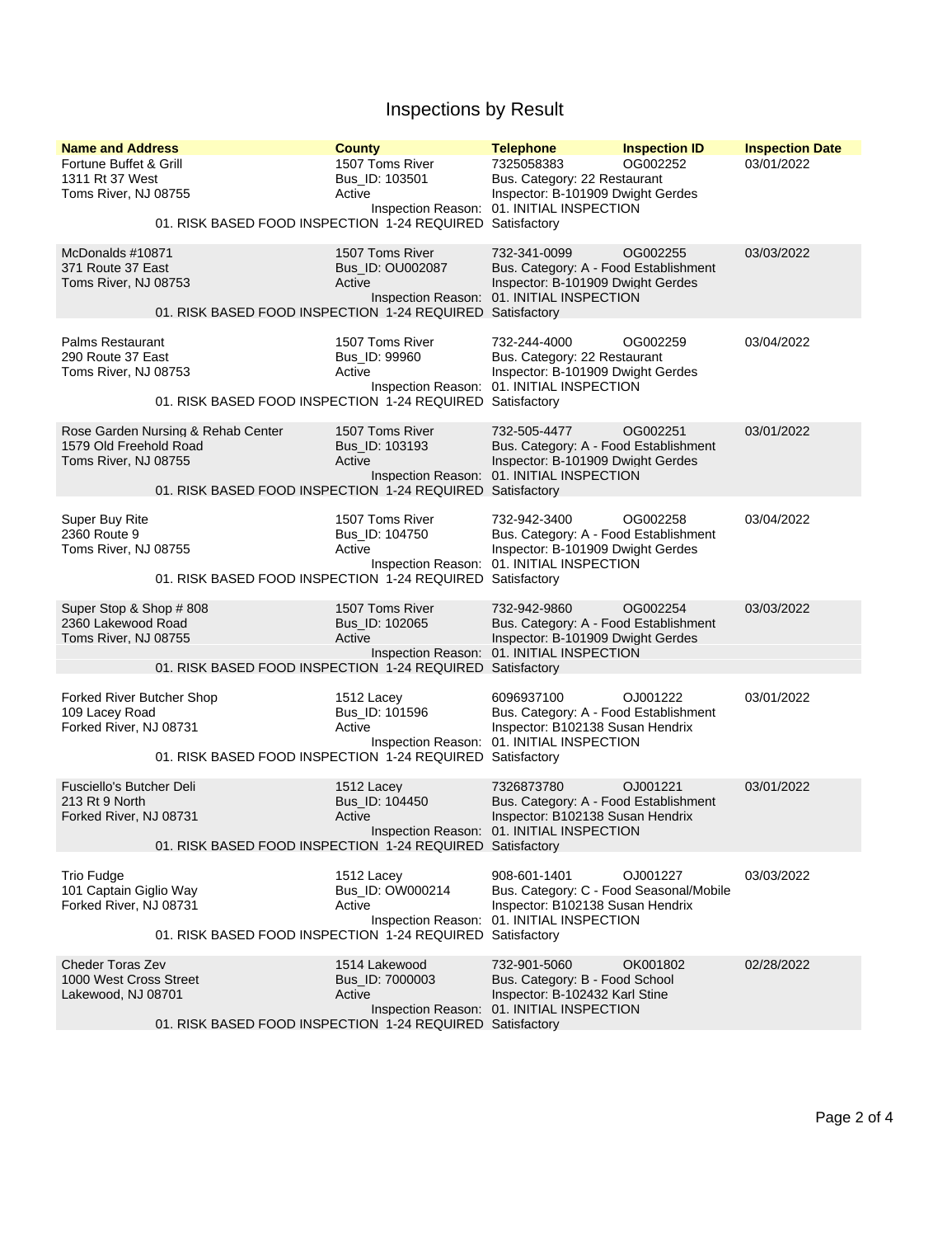## Inspections by Result

| <b>Name and Address</b><br>L.E.A.P. INC. / Head Start                                       | <b>County</b><br>1514 Lakewood                                                                                    | <b>Telephone</b><br>732-364-4333 ext                                                                                                          | <b>Inspection ID</b><br>OK001816 | <b>Inspection Date</b><br>03/04/2022 |  |
|---------------------------------------------------------------------------------------------|-------------------------------------------------------------------------------------------------------------------|-----------------------------------------------------------------------------------------------------------------------------------------------|----------------------------------|--------------------------------------|--|
| 30 East 8th Street<br>Lakewood, NJ 08701                                                    | Bus_ID: 50005402<br>Active                                                                                        | 927<br>Bus. Category: B - Food School<br>Inspector: B-102432 Karl Stine<br>Inspection Reason: 01. INITIAL INSPECTION                          |                                  |                                      |  |
|                                                                                             | 01. RISK BASED FOOD INSPECTION 1-24 REQUIRED Satisfactory                                                         |                                                                                                                                               |                                  |                                      |  |
| L.E.A.P. Inc. Head Start<br>999 Airport Road<br>Lakewood, NJ 08701                          | 1514 Lakewood<br>Bus_ID: 50005382<br>Active<br>01. RISK BASED FOOD INSPECTION 1-24 REQUIRED Satisfactory          | 732-534-9710 x: 927 OK001815<br>Bus. Category: B - Food School<br>Inspector: B-102432 Karl Stine<br>Inspection Reason: 01. INITIAL INSPECTION |                                  | 03/04/2022                           |  |
| Tomahawk Steakhouse<br>700 Cedarbridge Avenue<br>Unit 4<br>Lakewood, NJ 08701               | 1514 Lakewood<br>Bus_ID: OW001301<br>Active<br>01. RISK BASED FOOD INSPECTION 1-24 REQUIRED Satisfactory          | 646 331 2096<br>Bus. Category: A - Food Establishment<br>Inspector: B-102432 Karl Stine<br>Inspection Reason: 01. INITIAL INSPECTION          | OK001801                         | 02/28/2022                           |  |
|                                                                                             |                                                                                                                   |                                                                                                                                               |                                  |                                      |  |
| <b>China Palace</b><br>425 U.S. Route 9<br>Little Egg Harbor, NJ 08087                      | 1516 Little Egg Harbor<br>Bus ID: 50003752<br>Active                                                              | 6099948450<br>Bus. Category: 22 Restaurant<br>Inspector: B-101748 Clyde Flanegan<br>Inspection Reason: 01. INITIAL INSPECTION                 | OE001854                         | 03/03/2022                           |  |
|                                                                                             | 01. RISK BASED FOOD INSPECTION 1-24 REQUIRED Satisfactory                                                         |                                                                                                                                               |                                  |                                      |  |
| Mcdonalds Restaurant<br>460 W. Main Street<br>Little Egg Harbor, NJ 08087                   | 1516 Little Egg Harbor<br>Bus ID: 100746<br>Active                                                                | 6092965600<br>Bus. Category: 81 Fast Food Restaurant<br>Inspector: B-101748 Clyde Flanegan<br>Inspection Reason: 01. INITIAL INSPECTION       | OE001853                         | 03/02/2022                           |  |
|                                                                                             | 01. RISK BASED FOOD INSPECTION 1-24 REQUIRED Satisfactory                                                         |                                                                                                                                               |                                  |                                      |  |
| Mica Club<br>114 Pilsudski Way<br>Little Egg Harbor, NJ 08087                               | 1516 Little Egg Harbor<br>Bus_ID: 100140<br>Active                                                                | 6092960591<br>Bus. Category: 07a Tavern<br>Inspector: B-101748 Clyde Flanegan<br>Inspection Reason: 01. INITIAL INSPECTION                    | OE001850                         | 03/01/2022                           |  |
|                                                                                             | 01. RISK BASED FOOD INSPECTION 1-24 REQUIRED Satisfactory                                                         |                                                                                                                                               |                                  |                                      |  |
| <b>Pinelands Brewing</b><br>140 Seventh Ave<br>Unit 15 to 17<br>Little Egg Harbor, NJ 08087 | 1516 Little Egg Harbor<br>Bus_ID: 50001002<br>Active                                                              | 856-261-0181<br>Bus. Category: Other<br>Inspector: B-101748 Clyde Flanegan                                                                    | OE001852                         | 03/02/2022                           |  |
|                                                                                             | 01. RISK BASED FOOD INSPECTION 1-24 REQUIRED Satisfactory                                                         | Inspection Reason: 01. INITIAL INSPECTION                                                                                                     |                                  |                                      |  |
| Taco City Taqueria<br>115 Mathistown Road<br>Little Egg Harbor, NJ 08087                    | 1516 Little Egg Harbor<br>Bus ID: OW001098<br>Active<br>01. RISK BASED FOOD INSPECTION 1-24 REQUIRED Satisfactory | 609 290 4685<br>Bus. Category: A - Food Establishment<br>Inspector: B-101748 Clyde Flanegan<br>Inspection Reason: 01. INITIAL INSPECTION      | OE001849                         | 03/01/2022                           |  |
|                                                                                             | 1522 Pine Beach                                                                                                   | 7325055874                                                                                                                                    | OJ001219                         | 02/28/2022                           |  |
| Pine Beach Elementary School<br>101 Pennsylvania Ave.<br>Pine Beach, NJ 08741               | Bus_ID: 100273<br>Active                                                                                          | Bus. Category: B - Food School<br>Inspector: B102138 Susan Hendrix<br>Inspection Reason: 01. INITIAL INSPECTION                               |                                  |                                      |  |
| 01. RISK BASED FOOD INSPECTION 1-24 REQUIRED Satisfactory                                   |                                                                                                                   |                                                                                                                                               |                                  |                                      |  |
| Divi Tree Coffee                                                                            | 1524 Point Pleasant                                                                                               |                                                                                                                                               | OH002289                         | 03/01/2022                           |  |
| 2615 Bridge Avenue<br>Point Pleasant, NJ 08742                                              | Bus_ID: 50005407<br>Active                                                                                        | Bus. Category: A - Food Establishment<br>Inspector: B-102062 George McCoy<br>Inspection Reason: 01. INITIAL INSPECTION                        |                                  |                                      |  |
| 01. RISK BASED FOOD INSPECTION 1-24 REQUIRED Satisfactory                                   |                                                                                                                   |                                                                                                                                               |                                  |                                      |  |